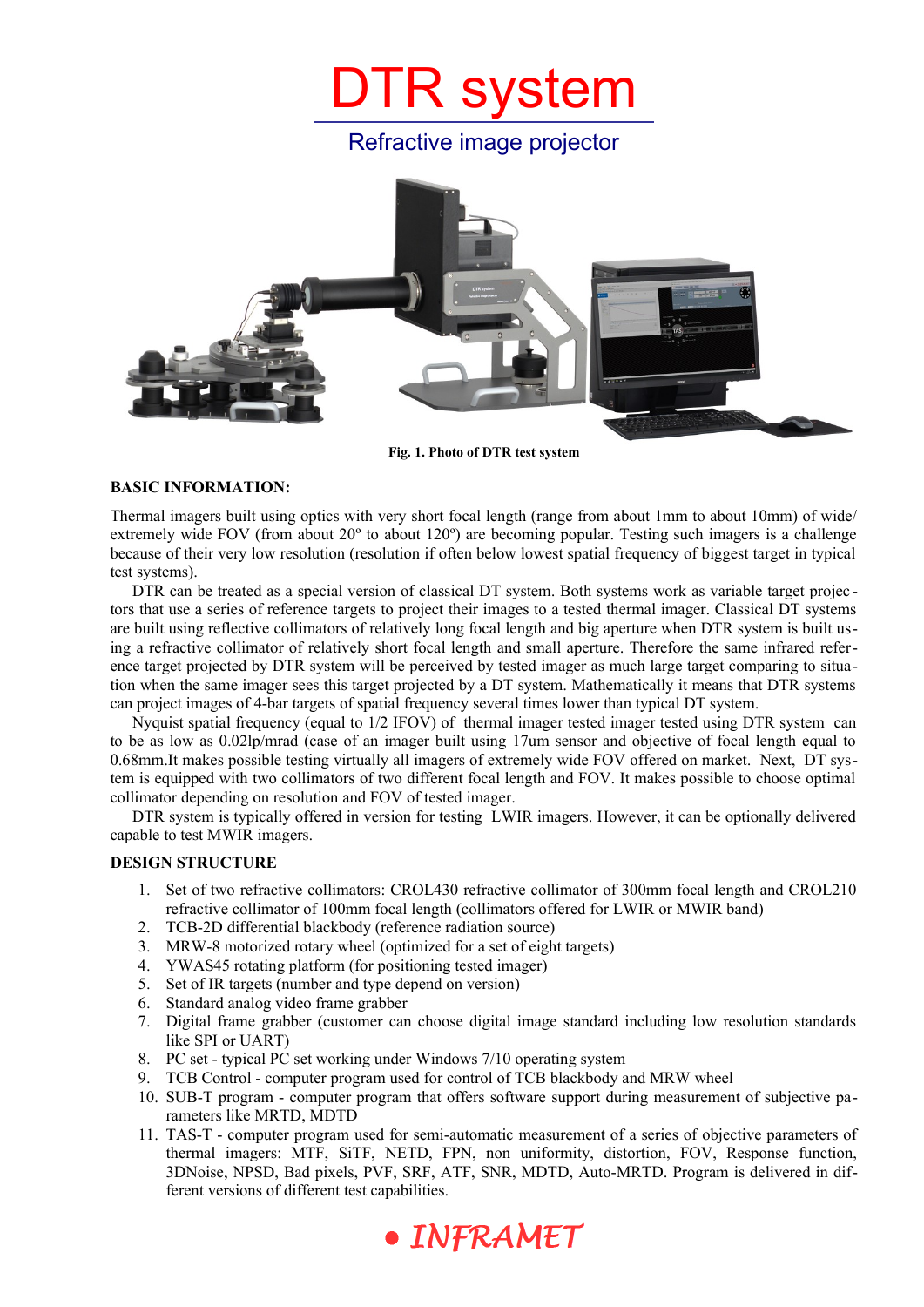## DTR system

## Refractive image projector

### **BASIC TECHNICAL DATA**

| <b>RCOL430</b> collimator          |                                                          |
|------------------------------------|----------------------------------------------------------|
| Models                             | RCOL 430L or RCOL430M                                    |
| Collimator type                    | refractive                                               |
| Aperture                           | 40mm                                                     |
| Focal length                       | 300mm                                                    |
| Spectral range                     | 8-14 μm (RCOL430L) or 3-5 μm (RCOL430M)                  |
| Spatial resolution                 | $>$ 3 lp/mrad (on axis)                                  |
| Transmission                       | $> 93\%$                                                 |
| Field of view                      | $8^{\circ}$                                              |
| Mass /size                         | 2kg/300x150x75mm                                         |
| RCOL210 collimator                 |                                                          |
| Models                             | RCOL 210L or RCOL210M                                    |
| Collimator type                    | refractive                                               |
| Aperture                           | 20 <sub>mm</sub>                                         |
| Focal length                       | 100mm                                                    |
| Spectral range                     | 8-14 μm (RCOL210L) or 3-5 μm (RCOL210M)                  |
| Spatial resolution                 | $>$ 3 lp/mrad (on axis)                                  |
| Transmission                       | $> 93\%$                                                 |
| Field of view                      | $16^{\circ}$                                             |
| <b>TCB-2D blackbody</b>            |                                                          |
| Aperture                           | 50 x 50 mm                                               |
| Absolute temperature range         | $0^{\circ}$ C ÷ +100°C at 20°C ambient temp.             |
| Differential temperature range     | $-20^{\circ}$ C $\div$ +80 $^{\circ}$ C                  |
| Emissivity                         | $0.98 \pm 0.005$                                         |
| Temperature uniformity             | <0.01°C or 0.4%  T-Tamb                                  |
| Set point and resolution           | $1$ mK                                                   |
| Regulation stability               | $\pm 2$ mK @ $\Delta T = 10$ °C                          |
| Total temperature uncertainty [°C] | $0.001$ x  T-Tamb  + 0.01 [°C]                           |
| Settling time                      | $<$ 30s                                                  |
| Computer control                   | <b>USB 2.0</b>                                           |
| Power supply                       | 115-230VAC 50/60Hz                                       |
| Operating<br>/ storage temperature | $+5$ °C ÷ $+45$ °C<br>/ $-10^{\circ}C \div +60^{\circ}C$ |
| <b>YWAS45</b> rotating platform    |                                                          |
| Rotation range                     | At least up to 90°                                       |
| <b>MRW-8 rotary wheel</b>          |                                                          |
| Number of holes for targets        | 8                                                        |
| Control type                       | motorized, digital                                       |